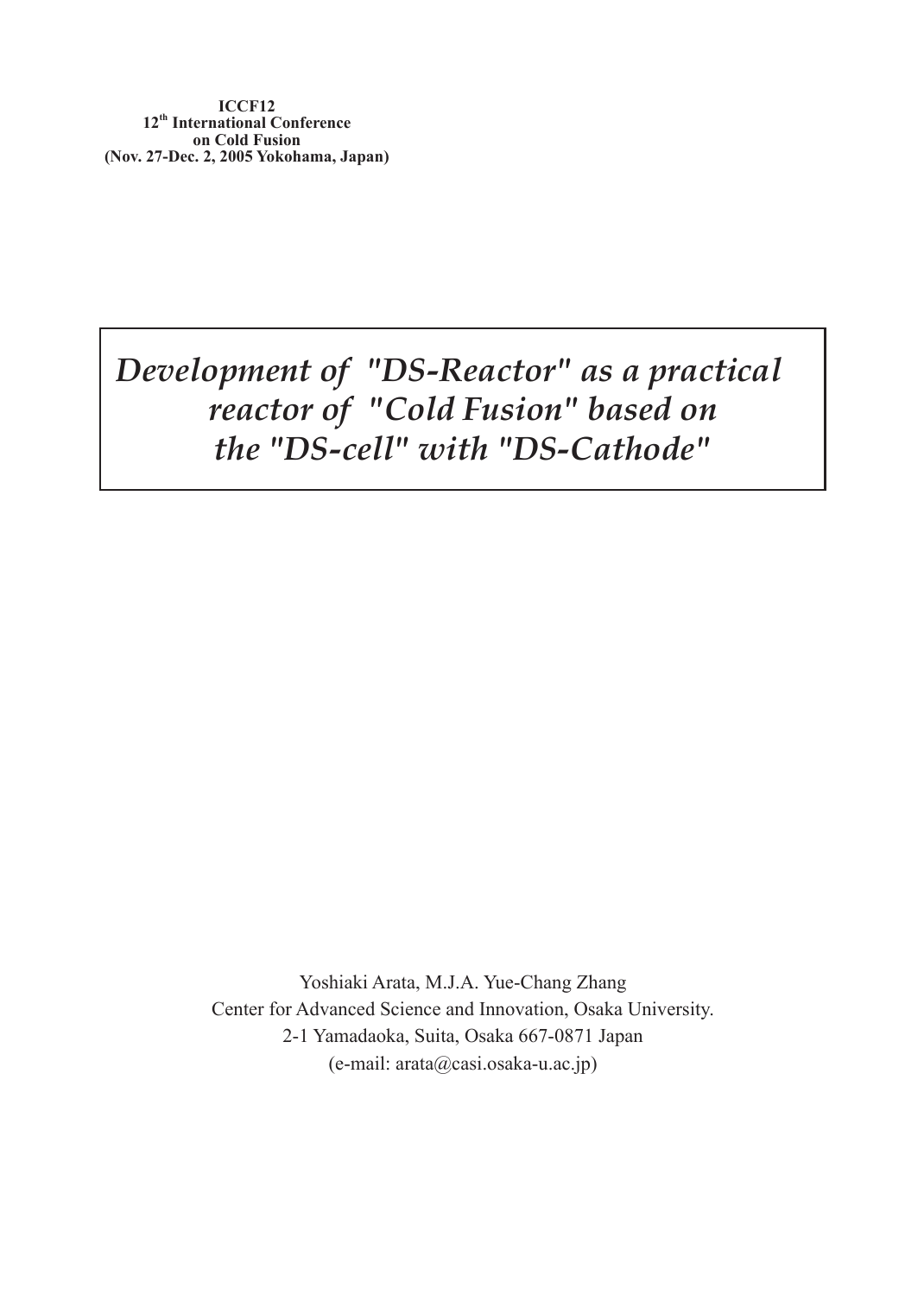### **United States Patent [19]**

#### Arata

#### [54] METHOD OF PRODUCING ULTRAHIGH **PRESSURE GAS**

- [76] Inventor: Yoshiaki Arata, 247, Aza Shonomoto, Gunge, Mikage-cho, Higashinada-ku, Kobe-shi, Hyogo, Japan
- [21] Appl. No.: 578,933
- [22] Filed: Dec. 27, 1995

#### [30] Foreign Application Priority Data

- [51] Int. Cl.<sup>6</sup> .................... B01D 53/00; B01D 53/32
- [52] U.S. Cl.
- 205/765

#### $[56]$ **References Cited**

#### **U. S. PATENT DOCUMENTS**

|  | 5,118,261 6/1992 Yamauchi et al  205/765 |  |
|--|------------------------------------------|--|

#### [11] Patent Number: 5,647,970 [45] **Date of Patent:** Jul., 15, 1997

primary Examiner - Arun S. Phasge Attorney, Agent, or Firm - Wenderoth. Lind & Ponack

#### $[57]$ **ABSTRACT**

A method of producing ultrahigh pressure gas statically and stably without using a dynamic driving unit such as a pump. A container formed with a closed space is made of a palladium, which is a metal having a high permeability to hydrogen and deuterium. A solution present around the container is electrolyzed by producing an electric field between the container which serves as a cathode and an anode. The gas element produced by electrolysis penetrates into the container body, so that the hydrogen/deuterium ion concentration in the container increases. The solid-air equilibrium reaction is carried out until the ion concentration increases to a level at which the pressure in the closed space reaches a predetermined ultrahigh level. Thus, an ultrahigh pressure gas is produced in the closed space of the container.

#### 3 Claims, 6 Drawing Sheets

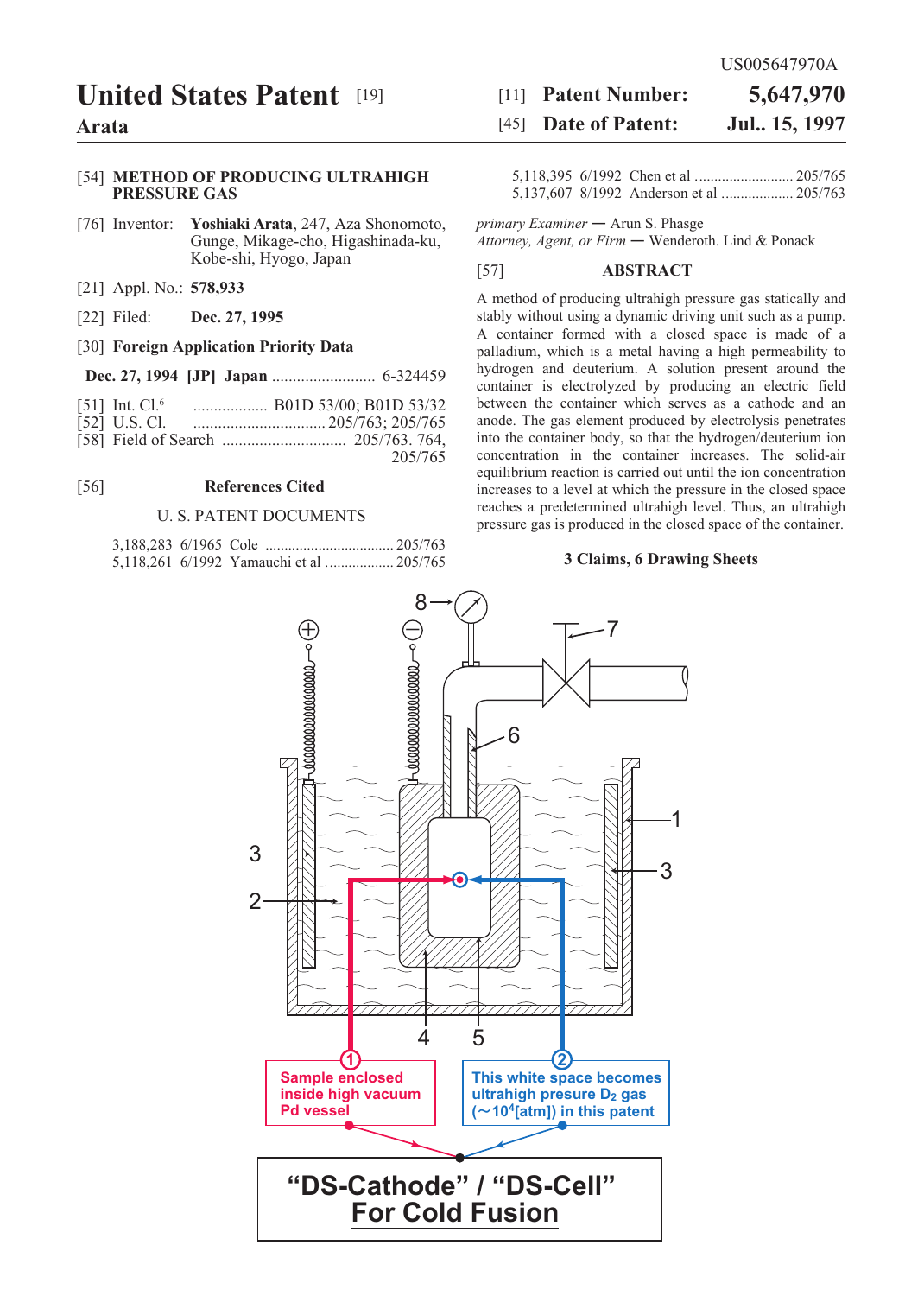## **Reaction between the patent of producing ultrahigh pressure and "DS-Cathode"**

This is US-patented method of producing ultrahigh pressure; it is realized by extremely pure deuterium with ultra-high pressure (over ten thousand atmopheres) using electrolytic method. 50 years ago, in 1933, for the first time in Japan, we started the thermonuclear fusion experiment by generating several million centigrade degree with a current of several million Ampere, which were the highest current and temperature in the world at that time. But Japanese could not buy deuterium gas in the market place at that time. We generated deuterium gas by the same system of this device, which I made by myself. This event was described in detail in a US magazine, 21st Century Science and Technology. I thought this device could be used for cold fusion, and I named it "DS-cathode"/"DS-cell." You can easily understand relation between this US patent and "DS-cathode" from this figure.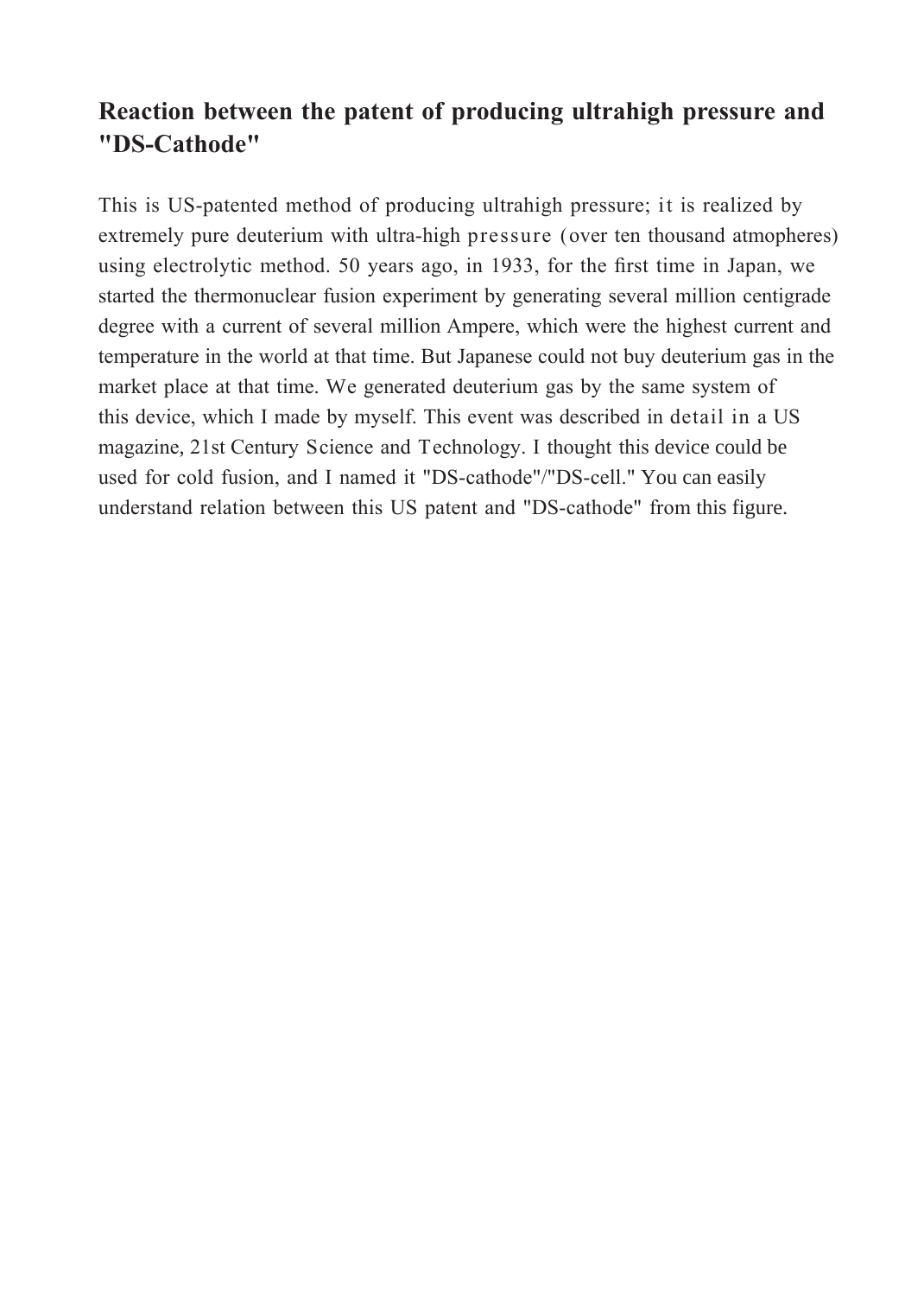

Fig [1]: "DS-Reactor" was developed based on the "DS-cell", that is the same principle in both methodes. "DS-Reactor" corresponds to "DS-cell" without electrolysis, and it is consider "DS-Reactor" includes A and B Systems.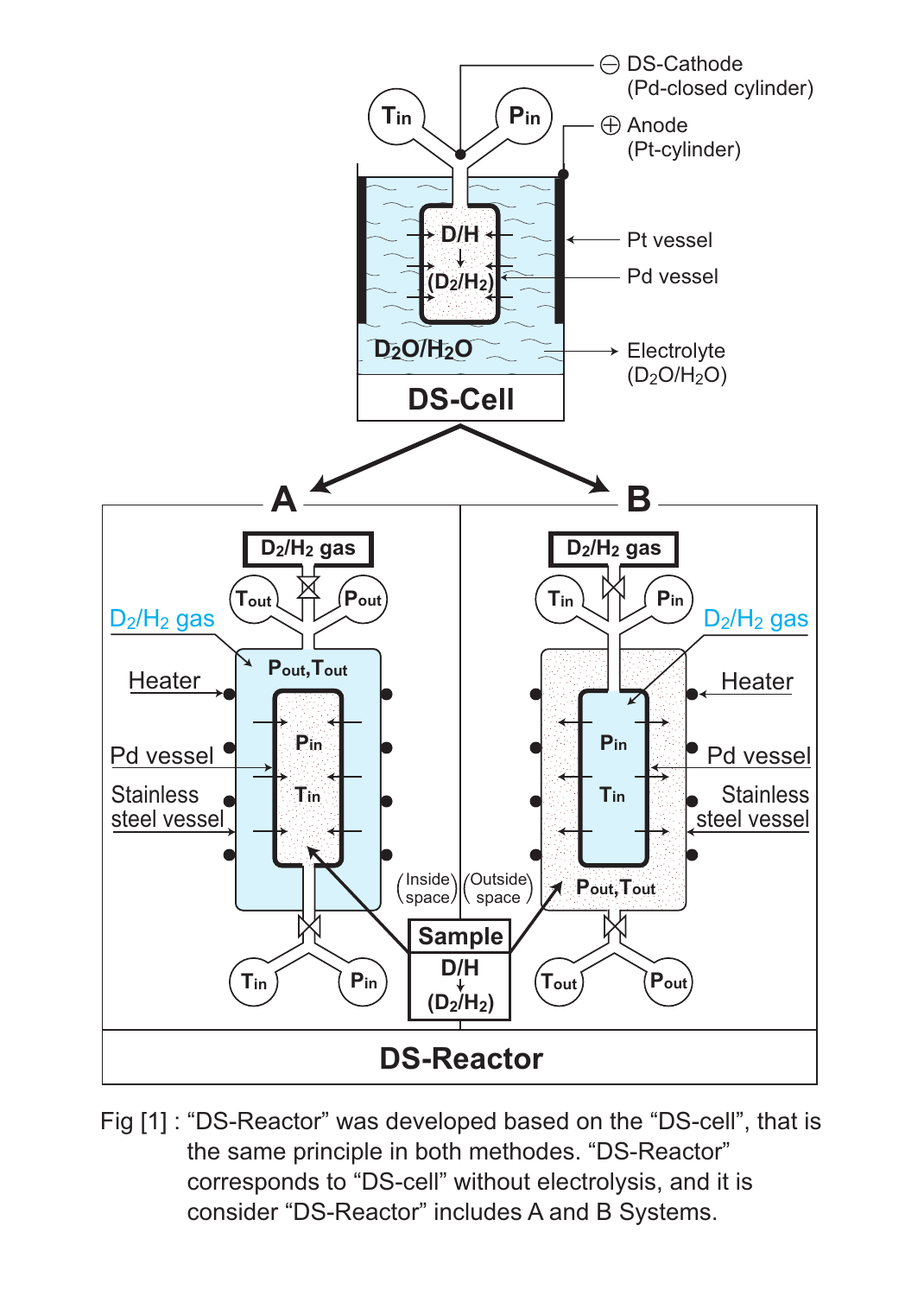# **1. Principle of "DS-Reactor" (Relation between "DS-cathode" and two types of "DS-Reactors")**

It is well known that "DS-cell" with the "DS-cathode" established completely the evidence on the existence of solid-state nuclear fusion ("cold fusion") through the generation of reaction products (helium and excess energy).

In this case, however, the excess energy could not exceed the input energy to the DS cell, so that it is difficult to be used as practical reactor; that is, it has very poor efficiency as a reactor.

Consequently, because we had an idea that most of the input energy was consumed inside the electrolyte as energy loss, we proposed a new concept which is a new DScell with no electrolyte.

We call this new type DS-cell with no electrolyte as "DS-Reactor". But the principle is the same as shown in Fig. 1. "DS-Reactor" exhibited nice results as we expected. Two types of "DS-Reactors" as shown in Fig.1, are invented from "DS-cell". Upper side figure shows the usual "DS-cell" and the lower side describes A-type (left side) and B-type (right side) of "DS-Reactors". Both "DS-Reactor" are constructed with stainless vessel as outside vessel and Pd vessel as inside vessel as shown in the lower-side diagram.

 $D<sub>2</sub>/H<sub>2</sub>$  gas is supplied to the blue zone space with high vacuum conditions as indicated in A-type/B-type DS-Reactors and kept to pressure (P [atom]) and Temperature (T  $[\degree C]$ ), that is, (P<sub>out</sub>, T<sub>out</sub>) in A type Reactor and (P<sub>in</sub>, T<sub>in</sub>) in B type Reactor. Samples are set to in the white color zone space in both reactors, and after that, the samples and white space are kept in high vacuum condition with the same condition in white zone of DS-Cell (upper-side diagram).

Recently, we performed four kinds of experiments using the A type "DS-Reactor". I will explain the detail of these experiments now. We changed experimental conditions by setting different samples in the inside vessel with white zone and different gases in the outside vessel with blue zone.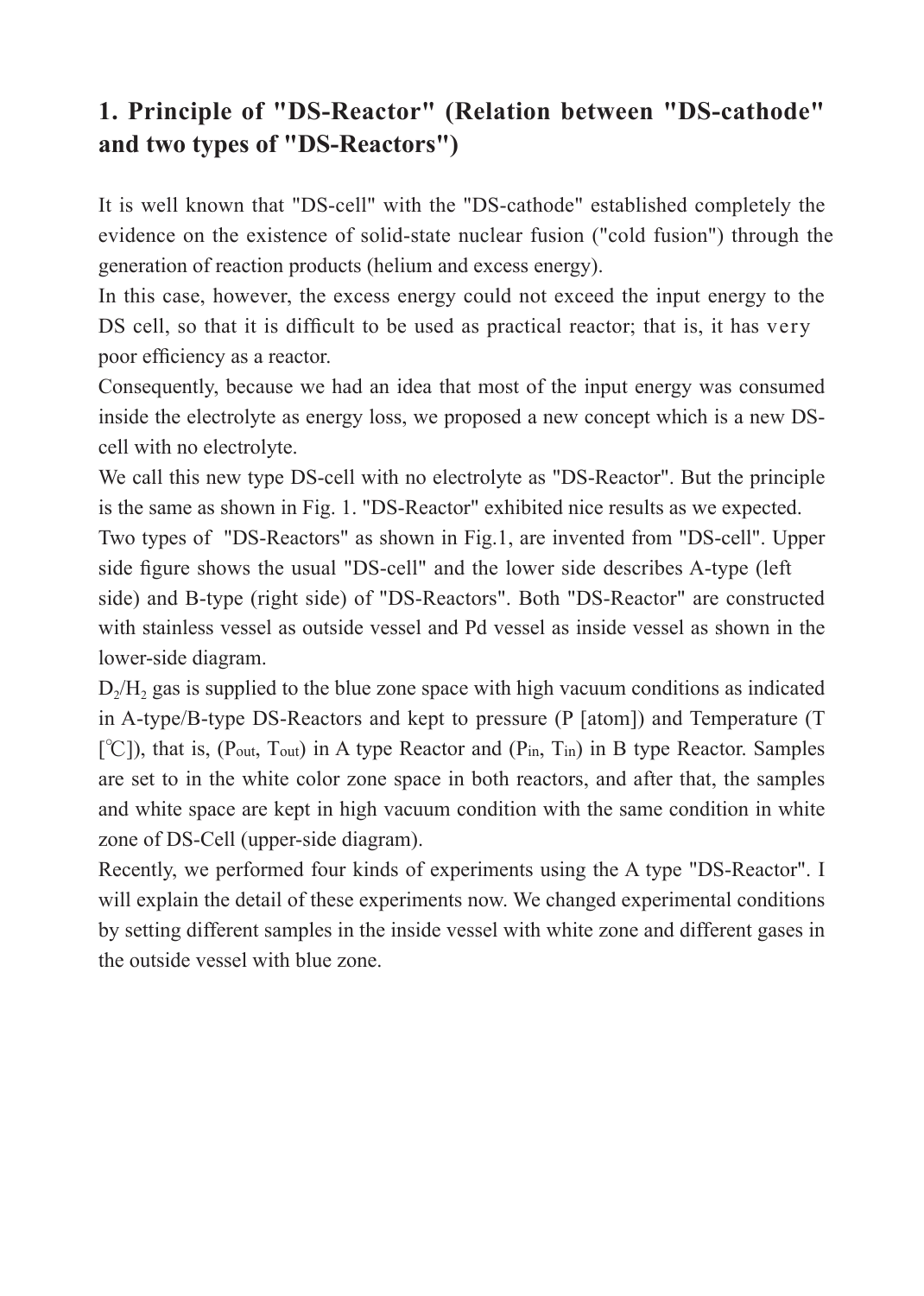

Fig [2] Characteristics of "DS-Reactor" without sample durring D<sub>2</sub> gas charge.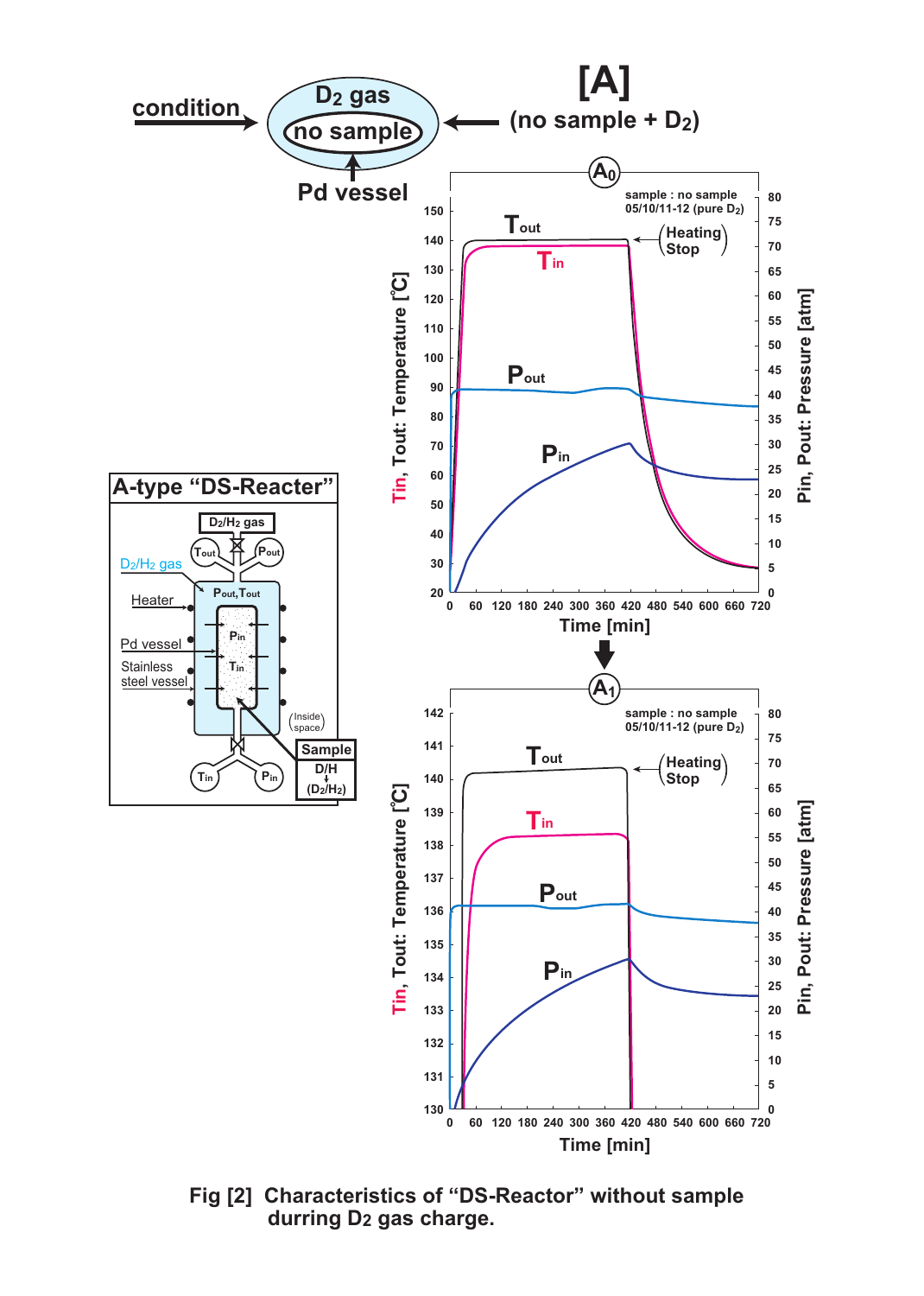### **2. "Experiment-1"** ( $[A]$ : no sample+ $D_2$ )

This is the first set of the experiment. "Experiment-1"; (A). In this case, inside the Pd vessel (white zone) is vacant and  $D_2$  gas filling up with 40 [atom] as that P<sub>out</sub> outside Pd vessel (blue zone) as the set-conditions before the experiment.

When D<sub>2</sub> gas under P<sub>out</sub> of 40[atom] is heated to 140[°C] as the giving temperature (Tout=140°C), Pd vessel is heated by such  $D_2$  gas. Accordingly, temperature of Pd vessel never goes higher than the D<sub>2</sub> gas. When Pd vessel reaches to 70°C ~ 100°C, D<sub>2</sub> molecules passing through the wall of Pd vessel as  $D^+$  and enter inside the Pd vessel as D atom and becomes to mixed gas  $(D+D<sub>2</sub>(=D+D))$  as time passes.

As a final result, inner temperature of Pd vessel (white zone), T<sub>in</sub>, never exceed the temperature outside of the Pd vessel (blue zone),  $T_{out}$ , that is  $T_{out} > T_{in}$ . These results were exactly confirmed by the experiment shown in Fig [2], Namely. experimental results  $(A<sub>0</sub>)$  upper side in Fig [2] indicates that relation between  $D<sub>2</sub>$  gas pressure (P<sub>out</sub>=40[atom]) and temperature (T<sub>out</sub>=140°C) which were supplied into the outside Pd-vessel with blue zone and the penetrated inner  $D(D_2)$  gas pressure (Pin) and temperature  $(T_{in})$  inside the Pd vessel with (white zone), In other words,  $(P_{in}, T_{in})$ never exceeds ( $P_{out}$ ,  $T_{out}$ ):  $P_{in} < P_{out}$  and  $T_{in} < T_{out}$ .

In the lower side  $(A)$ , only the scale of the temperature axis  $(A_0)$  shown in upper side is enlarged to give distinct difference between Tout and Tin.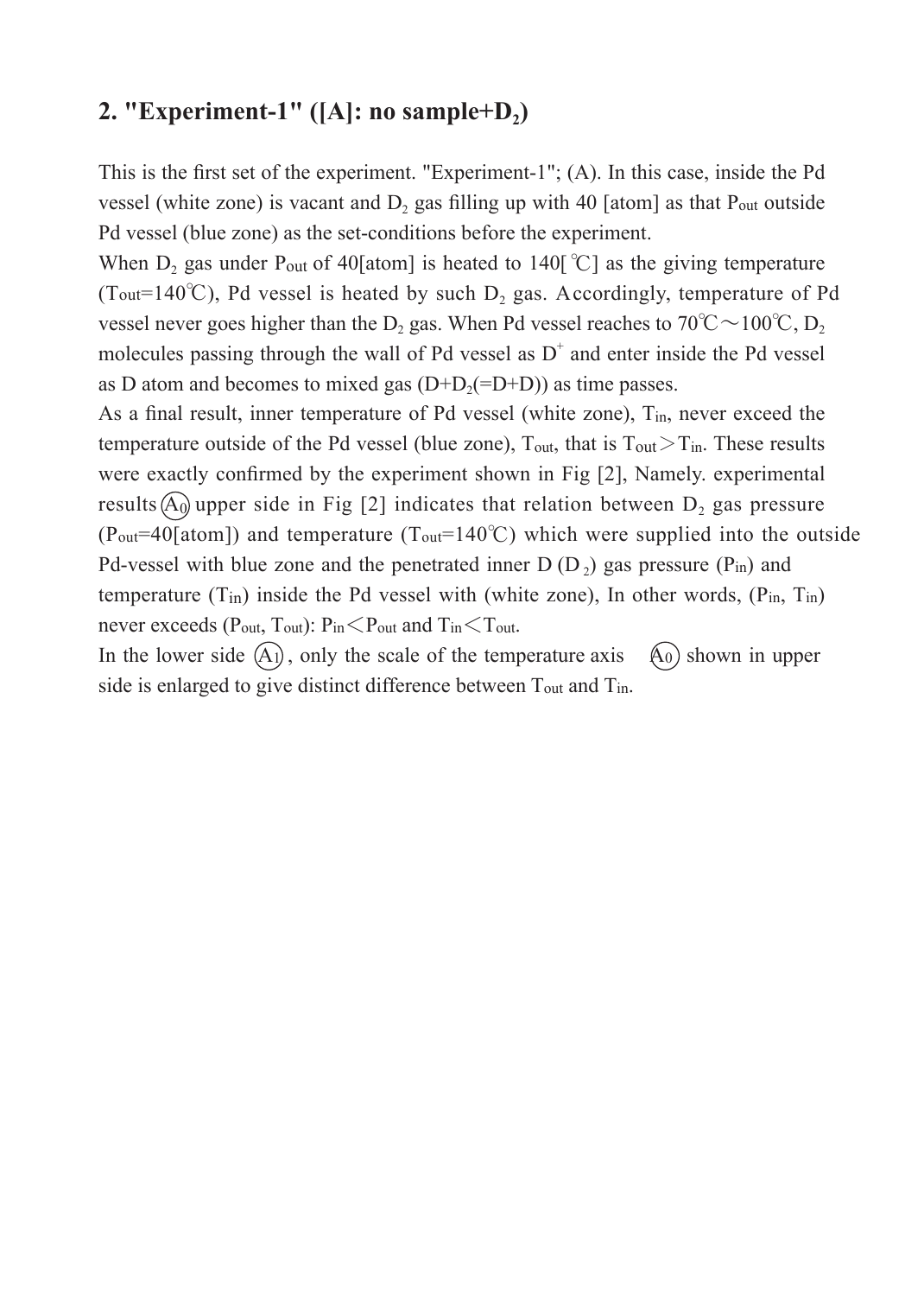

Fig [3] Comparison between Figs [A], [B] [C] and [D].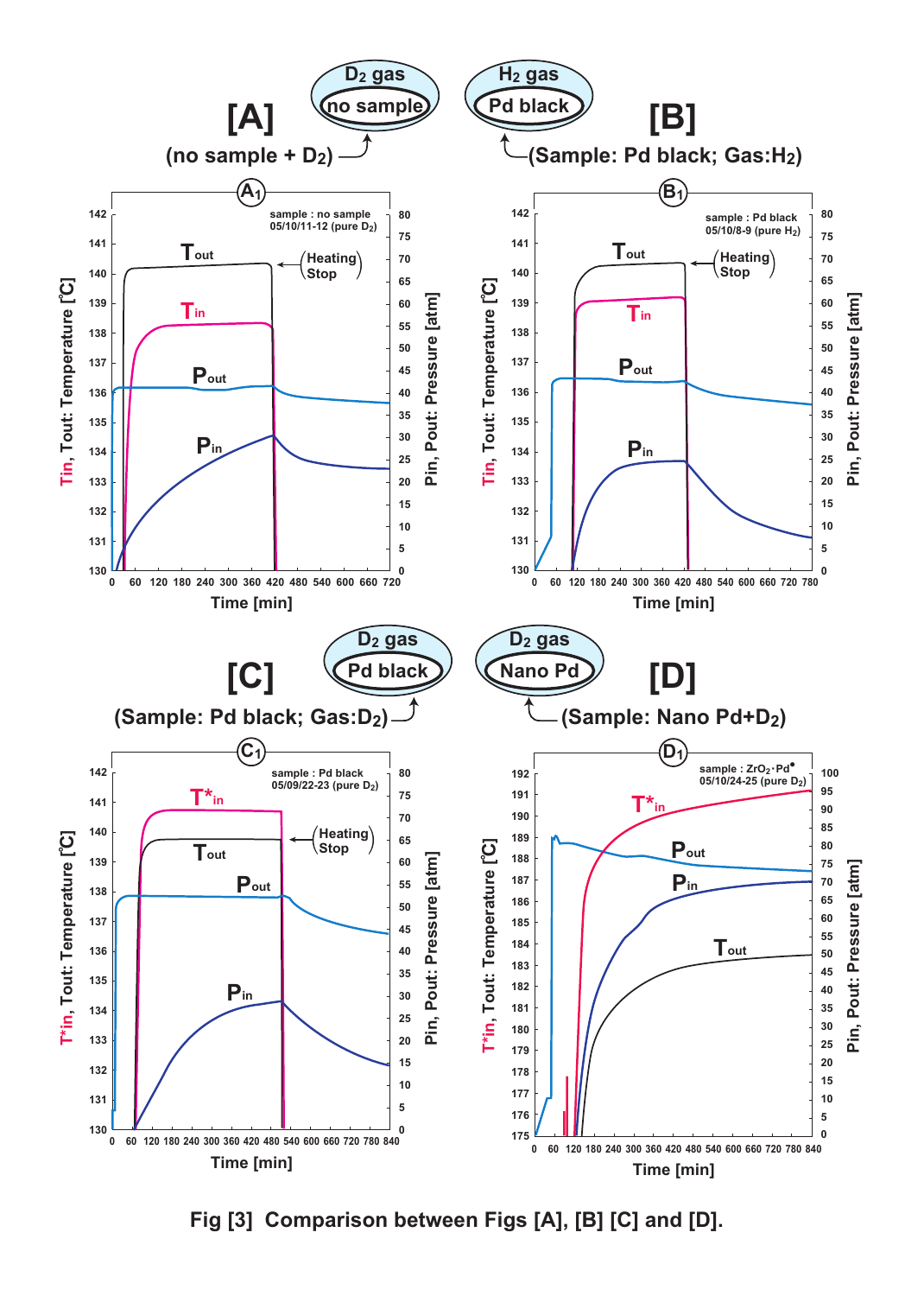### **3. "Experiment-2"** ([B]: sample+H<sub>2</sub>) **(Pd black)**

This is the second set-condition, "Experiment-2"; (B).

This means Pd black is set as a sample inside the Pd vessel (white zone) and kept under high vacuum condition, and  $H_2$  gas filling up with 40 [atom] as the P<sub>out</sub> outside the Pd vessel (blue zone) as the set-conditions before experiment.

The experiment was performed under the same process of "Experiment-1"; (A).

When  $H_2$  gas is given with P<sub>out</sub> of 40 [atom] and T<sub>out</sub> of 140°C inside the blue zone, H atoms penetrated into the Pd vessel are absorbed inside the Pd black, and at this time, temperature difference  $\Delta T$  as T<sub>out</sub>-T<sub>in</sub> becomes a little smaller than that in "Experiment-1"; (A) as shown in experimental date compared the relation between date  $(A<sub>1</sub>)$  and  $(B<sub>1</sub>)$  in diagram Fig. [3].

As a result, inner temperature  $T_{in}$  was always lower than given temperatue  $T_{out}$ ;  $T_{\text{out}} > T_{\text{in}}$ 

And both temperatures were never reverted. This result is extremely important.

### 4. "Experiment-3"([C]: sample+D<sub>2</sub>) and "Experiment-4"([D]: sample+D<sub>2</sub>)<br>(Pd black) (nano-Pd) **(Pd black) (nano-Pd)**

This is the third set-condition, "Experiment-4" ; (D), with sample Pd black+ $D_2$ .

This means  $D_2$  gas is used instead of  $H_2$  gas under the same condition as "Experiment-2"; (B).

As a result, wonderful phenomena were produced that temperature inside Pd vessel  $(T_{in}^*)$  becomes higher than the giving temperature,  $T_{out}$ , when the  $D_2$  gas supplied into the blue zone (outside of Pd vessel), that is;

 $T^*$   $>$  T<sub>out</sub>.

Experiment's data can be compared with  $(C)$  in "Experiment-3";  $(C)$  and  $(B)$  in "Experiment-2"; (B). That is, compared with the functions of H<sub>2</sub> gas,  $\overline{D2}$  gas induced *"temperature inversion"* inside the Pd vessel (white zone) against the giving temperature (T<sub>out</sub>) when the  $D_2$  gas supplied to outside Pd vessel (blue zone). This result means generation of "pycnodeuterium nuclear reaction" inside Pd vessel (white zone).

This is the forth-set condition, "Experiment-4"; (D) with Sample of "nano  $Pd''+D_2$ . We have already reported that  $D_2/H_2$  gas can be much more absorbed inside nano Pd than Pd black and innumerable "pycnodeutrium" can be included inside nano Pd.

We have expected that nano Pd is better than Pd black as a sample because we have obtained that nano Pd generated excess heat with much higher rate than that of Pd black using "DS-cell" with "DS-cathode". Experimented date can be compared with  $(D_1)$  in "Experiment-4"; (D) and  $(C_1)$  in "Experiment-3"; (C), and T<sub>in</sub> becomes considerable higher than T<sub>out</sub> in case of  $(D)$  experiment against  $(C)$  experiment. It is concluded that "DS-Reactor" will be workable as a "practical reactor".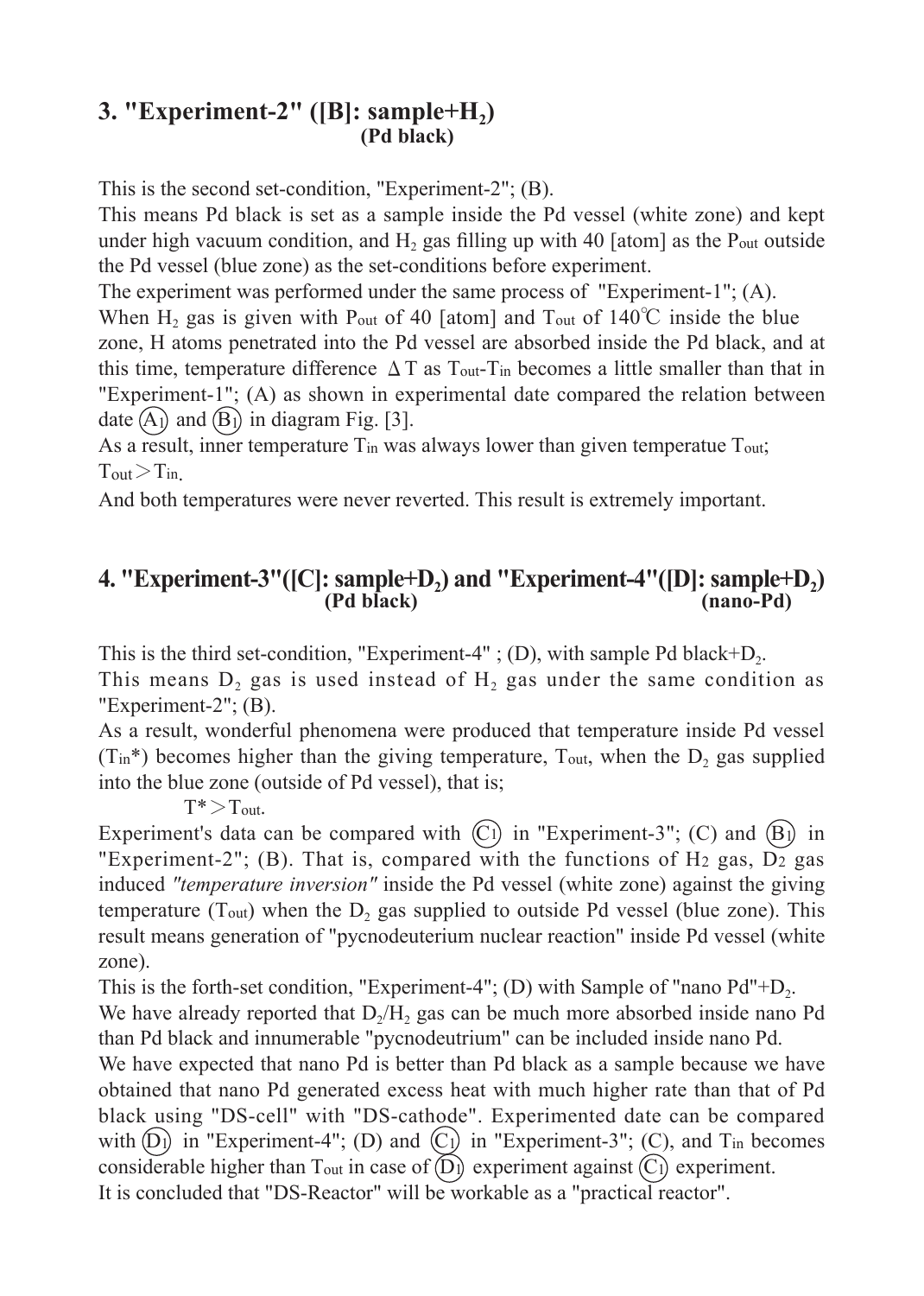# "Summary"



Fig [4] Illustration of fundamental characteristics between gaseous tempereture (Tin, Tout) and pressure (Pin, Pout) in "DS-Reactor".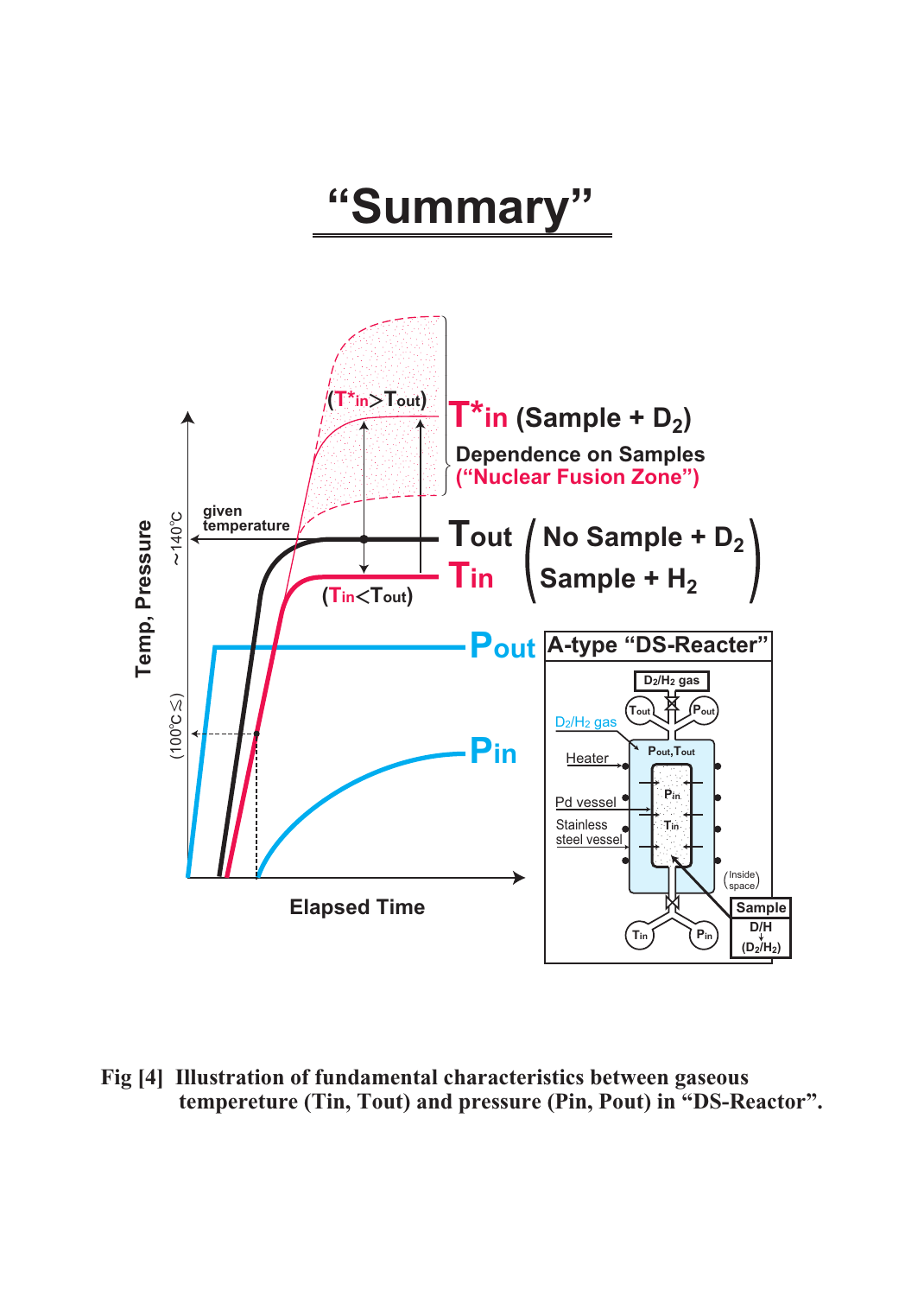## **5. Fudamental Characteristics between (Tin, Tout) and (Pin, Pout)**

This is the summary of the experimental data of the temperatures and the pressures demonstrated through "Experiments-1, 2, 3, and 4".

Without  $D_2$  or without sample such as Pd fine powder,  $T_{in}$  never went higher than the given temperature Tout. On the other hand, when the samples absorbed pycnodeuterium, then Tin was always higher than Tout, that is *temperature inversion*. It is also noted that the degree of this excess of temprature depends on the type of the host material; that is whether the host materials can absorb much pycnodeuterium or not. In other words, "DS-Reactor" certainly displayed the same basic characteristics as "DS-Cell" but it gave the excellent characteristics as the fusion reactor much more clearly.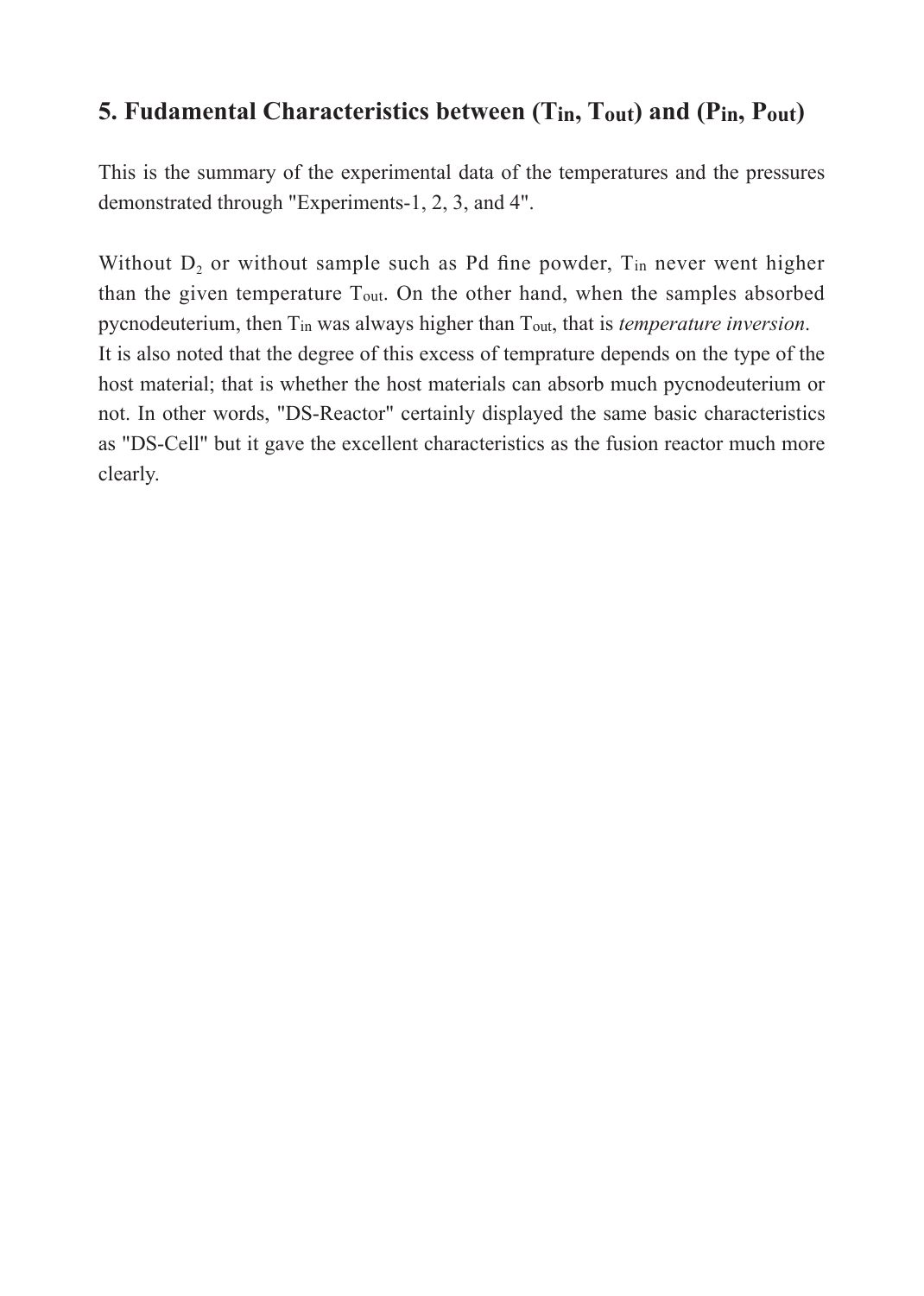